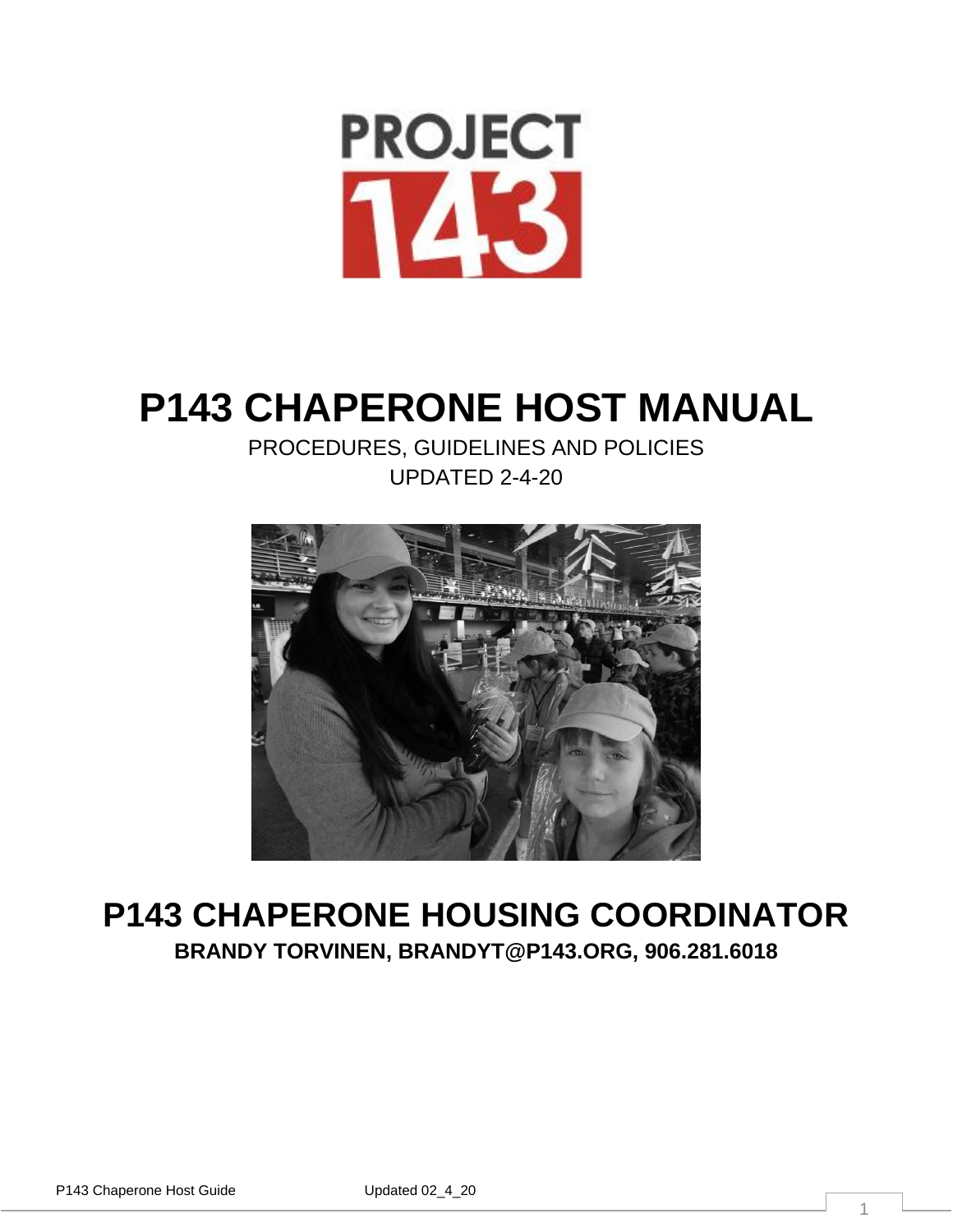The Project One Forty Three (P143) International Orphan Host Program was established in 2009 as an organization to improve the lives of orphaned children. Hosting invites families to welcome orphaned children between the ages of 6-16 into their homes for approximately five weeks during the summer or winter. As of winter 2019, P143 has brought over 2,500 orphaned children to the United States for hosting.

Hosting the adult chaperones is just as important to the program as hosting the children. The chaperones are giving up time with their families in order to escort the children to the States. Host homes should be willing to give the chaperone permission to live as a member of the family during their stay, viewed as an honored guest, but made to feel as comfortable and free as any other member of the household. Most chaperones are gracious and appreciative of your hospitality, not wanting to cause any inconvenience. Many may not be used to travel outside of their country, so it is important for the host family to take the initiative and really reach out to the chaperone to include them in family activities. Consider what you would want your host to do for you if you were the one staying in a foreign country with strangers for several weeks. Hosting a chaperone is great for those people who have the gift of hospitality, a desire to learn of another culture as well as share ours.

# **How are Chaperones Selected?**

In general, each orphanage selects their own chaperones for each trip. This may include an orphanage director, assistant director, social worker or general caregiver. Some chaperones have a choice whether to come on our program or not, others are assigned by their orphanage. Many of our chaperones are thrilled to be here and instantly fit right into the host family and are flexible and happy to "go with the flow." Others, certainly ones chosen without their full consent, aren't as easily satisfied and may end up being more of a challenge. None of us can fully know until they arrive as to their attitude toward being here. Multiple chaperones will be chosen from each country and will then be spread out around the U.S. in the various areas where host children are located.

# **What is the Role of the Chaperone?**

The main role of the chaperone is to escort the children to and from America during their travel. Children cannot fly alone to any destination. Once here, most chaperones will take weekly calls from the children assigned to his or her care and file weekly reports with P143 leadership. During the week, the chaperone may take calls from host parents to assist with communication and expectations between the host child and hosting family. P143 will (most likely) provide chaperones with a cell phone as host children are required to call their assigned chaperone weekly in order to maintain contact between the host children and their country representative.

# **THE BASICS OF HOSTING A CHAPERONE**

# **What is the Cost of Hosting a Chaperone?**

There are no direct fees required to be paid to P143 to host a chaperone. Your family should plan to pay for the chaperone when you take them out, so it is possible you will incur some costs along the way. Most chaperones do receive a small stipend from P143 to pay for their own basic needs while here. This is typically given to them in US funds at the airport. You may wish to invite them out for dinner or special entertainment, but do not assume they have unlimited funds to do so. The chaperones do not usually travel with much money. Please be sensitive to this situation.

# **Accommodation Requirements**

Chaperone host homes should provide a chaperone with his or her own bedroom. The chaperone needs to feel as though they have some privacy and a place to have a quiet space, as it can be overwhelming to be surrounded by a language and customs with which you are not familiar. We do not place chaperones in empty homes or apartments for their safety and lack of mobility in getting from place to place with not being familiar with the area. It is fine for them to be alone for a few hours at a time in their host home.

If you are the first host home for the chaperone, be aware that they may sleep through the first couple of days with you, as they are adjusting to the many hours of travel and the time change. Most are completely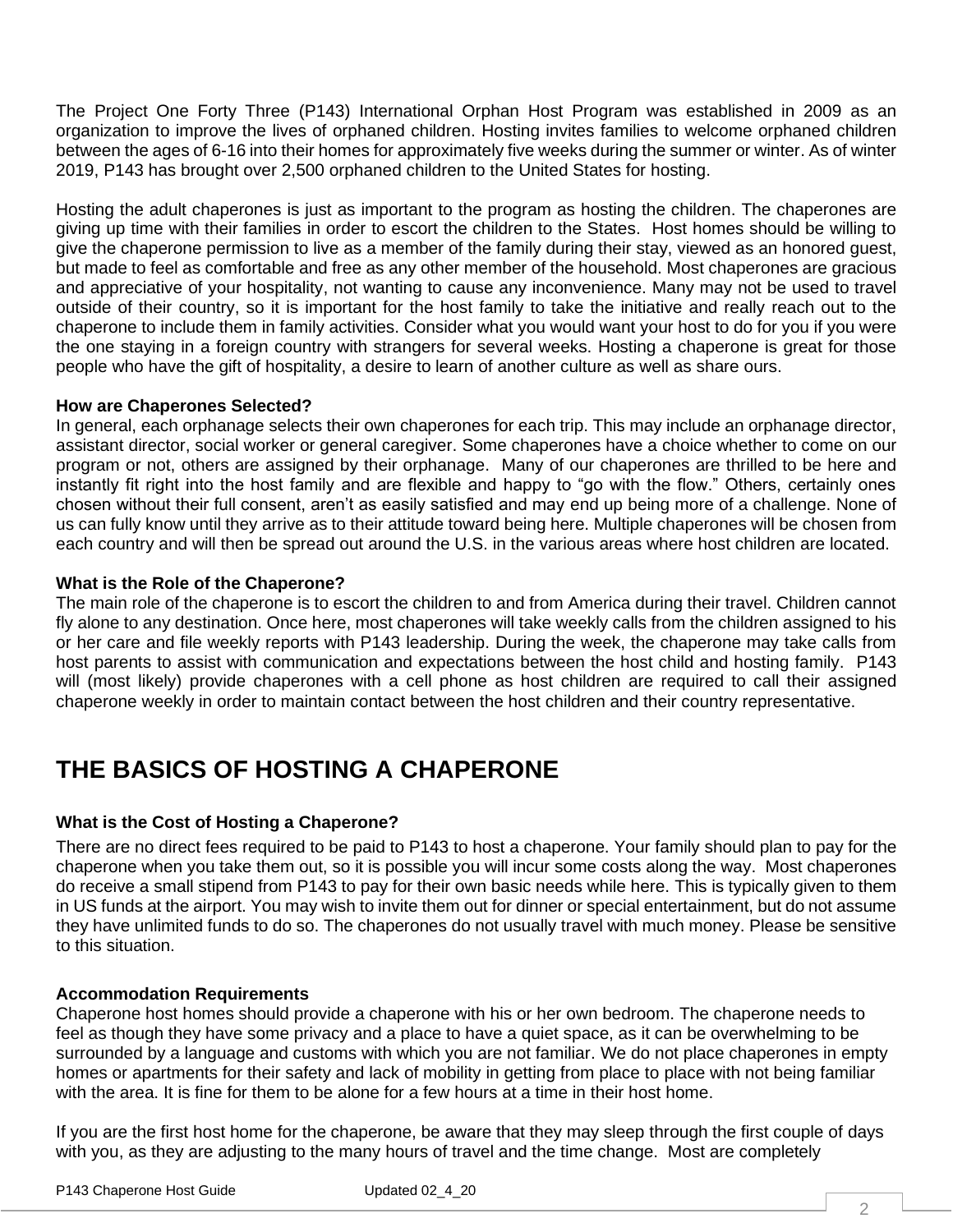exhausted and will just want a shower (you may have to show them how to turn your fixtures on/off) and a bed. It is a good idea to show them their space, point out electrical outlets, closet space, and have a hospitality basket in their room with a few bottles of water and some light snacks (protein or granola bars, oranges/apples, baked chips, chocolate) for them – and then let them know they will be left in peace for however long they need to recuperate from their flight. Let them know your schedule for the next day or so and that you are available when they need you.

# **Sight-seeing & entertainment**

Hosting a chaperone is more than providing accommodations. Our hope is for the chaperone host home to take an active role in seeing that the chaperone experiences some of the host family's community while they are here. Having them confined to a home for days at a time is not an ideal situation for them; they may become bored, lonely and restless. Consider if you have the time to entertain some days yourself and/or if you have local family, friends or church family willing to join with you in seeing that the chaperone sees the beauty of your local area and gets an introduction to the sights, sounds and culture of America.

# **Ideas for entertaining a chaperone**

Here are some suggestions for entertaining your chaperone. Some of these are free and low cost, while other ideas may be pricey in your area. You will need to look for things that work within your family budget.

- Museums/ Art Galleries/ Botanical Gardens
- Orchards, "Pick-your-own-fruit" farm, Local parks
- Go into the downtown areas of major cities be a tourist for a day
- Aquarium, Zoo, Amusement Parks, such as Six Flags, Go-Cart tracks, Mini Golf
- Movie at the local theater or movie night at home or theater performance/play
- Swimming, Scuba, trip to the lake/boat ride, trip to the beach
- Music concerts (search local radio station websites for free ones) or Sporting Events
- Check the foreign film section of a library to find movies and books in their language
- Walks or bike rides together in the evening around your neighborhood or local park
- Shopping at a large shopping mall, but they also love TJ Maxx, Target and Walmart
- Manicure/pedicure, spa day or makeup makeover at department store just for fun
- Locate a foreign food market in your area so they could find familiar food items
- Popular local attractions (Atlanta examples are Stone Mtn Park, World of Coke)
- Local theme restaurants, like "The Varsity" in Atlanta or Medieval Times Dinner Theater
- Cookout, pool party, coffee/dessert, anything that would invite others over to meet your guest of honor
- Helicopter ride, other treat (have friends with unique jobs, hobbies or connections?)
- Roller skating, Ice Skating, Bowling
- Camping, Canoeing, White Water Rafting, Hiking (visit a local cave or waterfall)
- Go fly kites in summer or tour Christmas lights in winter
- Let them cook for you, gather the ingredients they request and let them loose. Some miss preparing food, be open to new tastes.
- Crafts, pottery painting, scrapbooking, knitting, cross stitch, cake decorating, sewing
- Search online for culture specific events happening locally, such as concerts
- Game Night, card games, charades, Pictionary, games not requiring much English, jigsaw puzzles
- Invite them to attend the gym or exercise classes with you, dance classes, karate, etc.
- Check with your local parks/rec department for low cost adult "classes" being offered in your community
- Car shows, boat shows, home/garden expo's, Dog Shows
- Events at your church, events such as a wedding, graduation, etc.
- Have a computer with internet available, but have your VIRUS protections up to date
- ASK the Chaperone if there is a particular activity that they want to make sure to experience while they are here in America and if there are particular things that they really like to do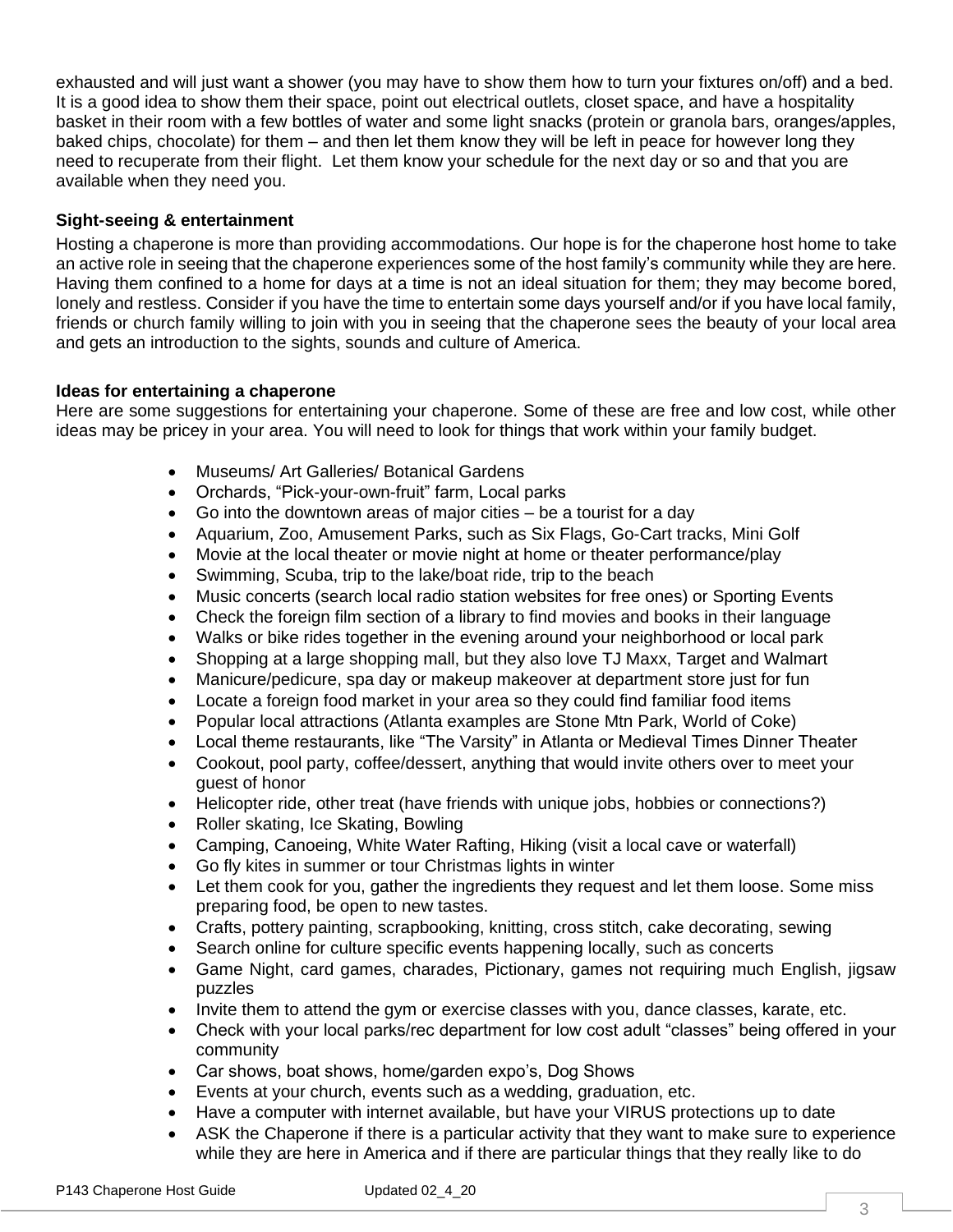If planning travel will result in several hours in a car, check to see if the chaperone typically gets any car-sickness – some may not be used to travelling in a car for long commutes or trips.

The best thing you can do is be yourselves, involve the chaperone in your daily activities and give them a chance to experience your lifestyle. You don't have to have an activity or be on the go every day—but pick just a couple of special things for the chaperone to experience while they are with you. If you work full-time, just do 'life' during the week, getting them to be a part of dinner preparation and nightly rituals, and plan a single event on the weekend along with church attendance. It does not have to be a big production. Anything that you would plan for a friend or family coming to visit, is a good idea. Involve your friends, family and church in this chaperone hosting. Don't go it alone, rally the troops to help you make the most of the chaperone visit and expose them to more than you can do alone.

# **Individual Chaperone Host Day with other local Host Families**

Orphan host families are requested to spend at least one day entertaining a chaperone if they are within 1 hour of your home. This may be an entire day, half-day or weekend. The orphan host family is responsible for scheduling pickup and drop-off with you or the chaperone, if he/she speaks English. The chaperones should not be driving as they do not have a license to drive in this country.

# **Food Preferences:**

Some of the chaperones are eager to try new American foods while others more hesitant. Remember how you would feel traveling to a foreign country and consider if you couldn't ask "what is it?" Americans eat much more than most other countries. Fast-food is generally viewed as very unhealthy – suggestions to have on hand for feeding your guest:

- Various flavored tea bags and coffee options
- Toast, bakery bread with jam for a standard breakfast option
- Take them to the grocery store or foreign food market and let them pick out items to eat
- Cheese, fruit, nuts are good choices
- Baked or Grilled Chicken or Pork are usually preferred over red meats
- Potatoes fixed all types of ways
- Soups and stews
- Scrambled or Hard-boiled eggs

If eating out, take them to a buffet-style restaurant where they can see and pick out their own food, or where they can see pictures of different menu options. Golden Corral and Ryan's has saved many a stressed out host family who couldn't figure out what foods to prepare. Many do not care for desserts and eat their biggest meal late afternoon, between 2 and 4. If you need additional ideas for meals or menu items, you can google a photo of a few meal ideas, or show photos from recipe books or use googletranslate to explain the dish in order to gauge a reaction ahead of time.

#### **If you don't ask, they probably won't tell…**

DO ask the chaperone if they need to go to a particular store or need to pick up any supplies. Be sensitive to their needs. Most chaperones will not voluntarily tell you things until they are asked. Once asked, you may see their face light up and information will flow about a certain store he/she would like to go to or a certain food they would like to eat.

# **Length of Hosting Period**

The hosting period is typically 4-5 weeks but there are some longer European programs in the summer. Chaperone host homes are needed nationwide. For our European programs, we prefer to not move chaperones more often than once a week, as it is hard for them to pack and move more frequently than that or they feel they are living from a suitcase the duration of hosting. You may host a European chaperone for as little as 1 week or as long as 4 weeks, depending upon what your schedule allows. Our Colombia program is different in that it REQUIRES families hosting children from Colombia to host their child's chaperone in their home for a minimum length of time, typically at least 2-4 nights at a minimum. However, additional chaperone hosts may be needed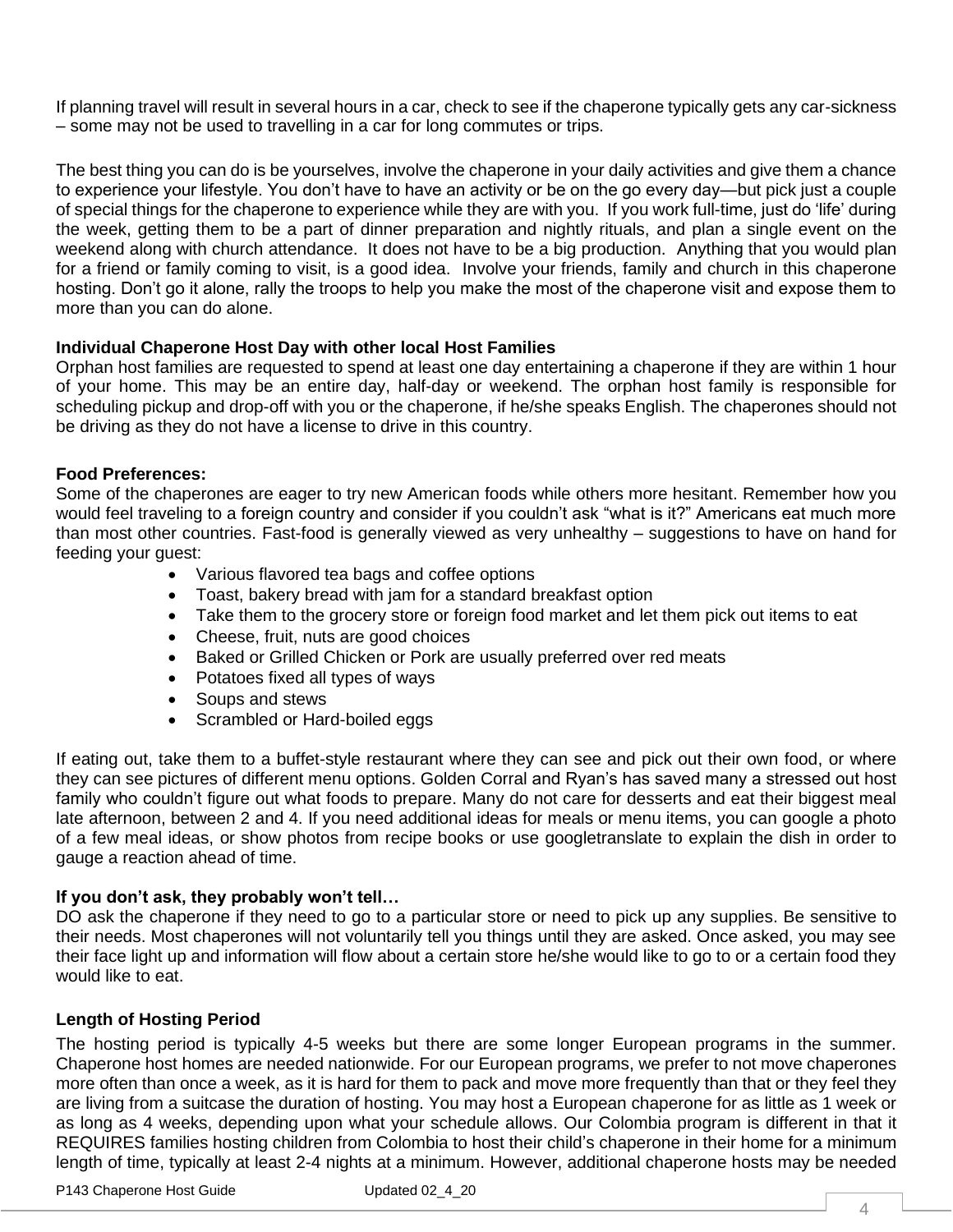in and around those Colombia host families. Typical timeframes for winter hosting is mid-December to mid-January. Typical timeframes for summer hosting is late-June to early- August.

# **COMMUNICATION DURING HOSTING**

# **Communication with P143**

P143 uses email before and during the host program as our primary means of communication. **We may email you to relay information to the chaperone.** If you feel a chaperone has serious concerns or complaints, or if you have questions as to what you can or can't do with a chaperone, please contact the P143 chaperone coordinator directly.

#### **Communication with hosted children**

P143 provides most all the chaperones with a cell phone. The hosted children are required to contact their assigned chaperone at least weekly, sometimes more if the chaperone or orphanage requires it. In general, we tell the host families not to leave a message on the cell phone or text, as we know the chaperones may not understand initially how to check voicemail or text messages. In some cases you may need to assist the chaperone in understanding their cell phone functions and setting up voicemail if you are their first host home.

#### **Communication via the computer**

If you have a family computer, encourage the chaperone to read emails and to communicate with family and friends online, especially if they don't speak English. They may become increasingly lonely and feel isolated as time passes – especially if they are new to travelling. Hearing from friends and family will help lift spirits. Consider having their family call your home, especially if one of them speaks English, as it's another opportunity to make sure you aren't overlooking any needs. Skype is free to use and free to download and it's possible they know how to use Skype to communicate free of charge over the internet.

#### **Communication with YOU**

The language barrier can be by far the greatest challenge in hosting a chaperone, for you and for the chaperone. Some chaperones speak a limited amount of English, but others do not. Plan to spend some time using a translation website or app to build a friendship between you and the chaperone. Google translate, [http://translate.google.com/,](http://translate.google.com/) is great. Try as hard as you can to include them in family conversations so they don't feel left out. Homesickness will be a very real thing. Another option would be to seek out people in advance that speak Russian, Latvian, Ukrainian or Spanish. You may also contact a local orthodox church or local university for guidance on seeking out trustworthy people who speak the language.

# **OTHER MISCELLANEOUS TOPICS FOR HOSTING**

# **Chaperone travel during host program**

If you or friends/family are traveling during the hosting period and are willing to take the chaperone along, just let us know. We have allowed chaperones to travel to nearby states, to see the ocean, etc, while here on hosting because someone was willing to take them along and had room for them. That's a great treat for a chaperone, to see more than one city. If you aren't traveling, but someone around you is and is willing to take them along, just let us know and P143 can issue approval.

However, if at any time a chaperone lets you know that he or she needs to leave your home, be moved, be taken to the airport but you have not been notified first by P143 - contact your chaperone host coordinator immediately. It's possible the chaperone is planning unapproved and unscheduled trips without P143's knowledge and it could become a logistical nightmare if we need his or her assistance only to find he or she is no longer staying in their scheduled host home.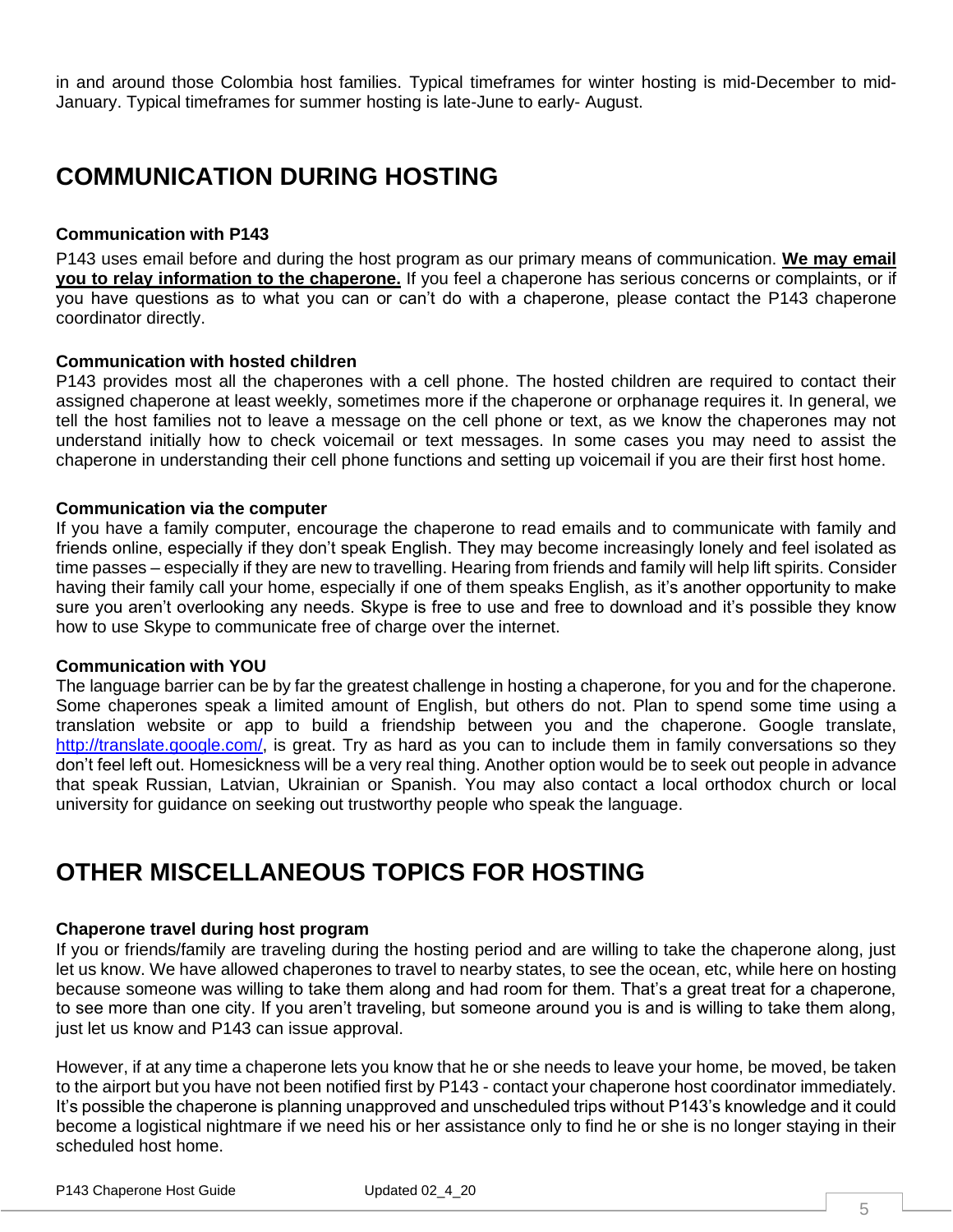# **Chaperone Medical Insurance**

P143 provides medical insurance for every chaperone. The chaperone will receive this card at the airport. A medical deductible may be necessary if an emergency arises. The chaperone should keep this information with them at all times as you never know when he or she might need it.

### **Spiritual Influence**

If you are comfortable, invite your chaperone to attend church with you while here. They are not obligated to, of course, but don't fear exposing your chaperone to your beliefs. If you have a chaperone who is Orthodox, consider taking them to an Orthodox church if they desire. There are usually foreign-speaking Orthodox churches near the larger cities.

#### **Airport Arrival**

We will send you information via email on your chaperone assignment and their travel information as soon as we know it prior to arrival. Please be aware that schedules can change quickly with international travel, so flexibility is very important. A delayed or missed flight on the front-end of their trip can cause hours of delay in arrival.

We would love for you to pick up your chaperone at the airport if it's your schedule allows. If you cannot, please let us know so we can arrange transportation to your home. The chaperones will have traveled upwards of 24 hours by the time they arrive. Some will have also traveled by car/bus/train just to get to the airport ahead of 24 hours of air travel. Be prepared for exhausted chaperones and realize they have been under physical and emotional strain caring for multiple children. Expect them to be quiet their first day/night. Don't be alarmed if they don't make much conversation on the ride home. Have patience and show care and kindness until they get to know you just a little bit. They are just as nervous as you are.

#### **Suggested Items to bring to the Airport for Arrival:**

- Camera or Video Camera
- Welcome poster/balloons/flowers
- Flight information (emailed to you ahead of time)
- Cheese, fruit, water bottles, sausages/crackers and nuts are good choices
- Your cell phone is it turned on? Charged up? Do we have your correct cell number?

ONE designated representative in each city will arrange to meet the flight/escort the kids and chaperones to a designated area. Do not attempt to get a gate pass to meet up with your chaperone, wait with the P143 group. Specific group details will be included with flight information and distributed by P143 representatives.

We will take photos of every host child and their family before they are allowed to leave the airport, so we can document that every child arrived to their approved host family. Jump in and have your family's photo taken with the chaperone before leaving the airport as well. Be prepared to be the last to leave, as host children and/or host families will be asking questions of the chaperone. Also, ask your chaperone if they have baggage to claim and make sure you have all bags before leaving the airport.

# **Transfer from Host home to Host home**

If your chaperone will not be staying with you for the duration of the program (4-5 weeks), and will be transferring to another home, we will provide you with the schedule of when the moves will take place and the contact information for the homes before and after yours. It will be your responsibility to work with the next host home to determine a pick-up/drop-off point and time for the chaperone on the designated date. This is a GREAT opportunity to meet others involved in the program! It is also very helpful to the family after you to email or call them ahead of time and provide them some insight to your guest (activities they have already done, food likes/dislikes, etc.) so that they can be best prepared and make a smooth transition. Possibly meet the new family for a meal or activity and socialize for a bit to break the ice and make the move easier for the chaperone.